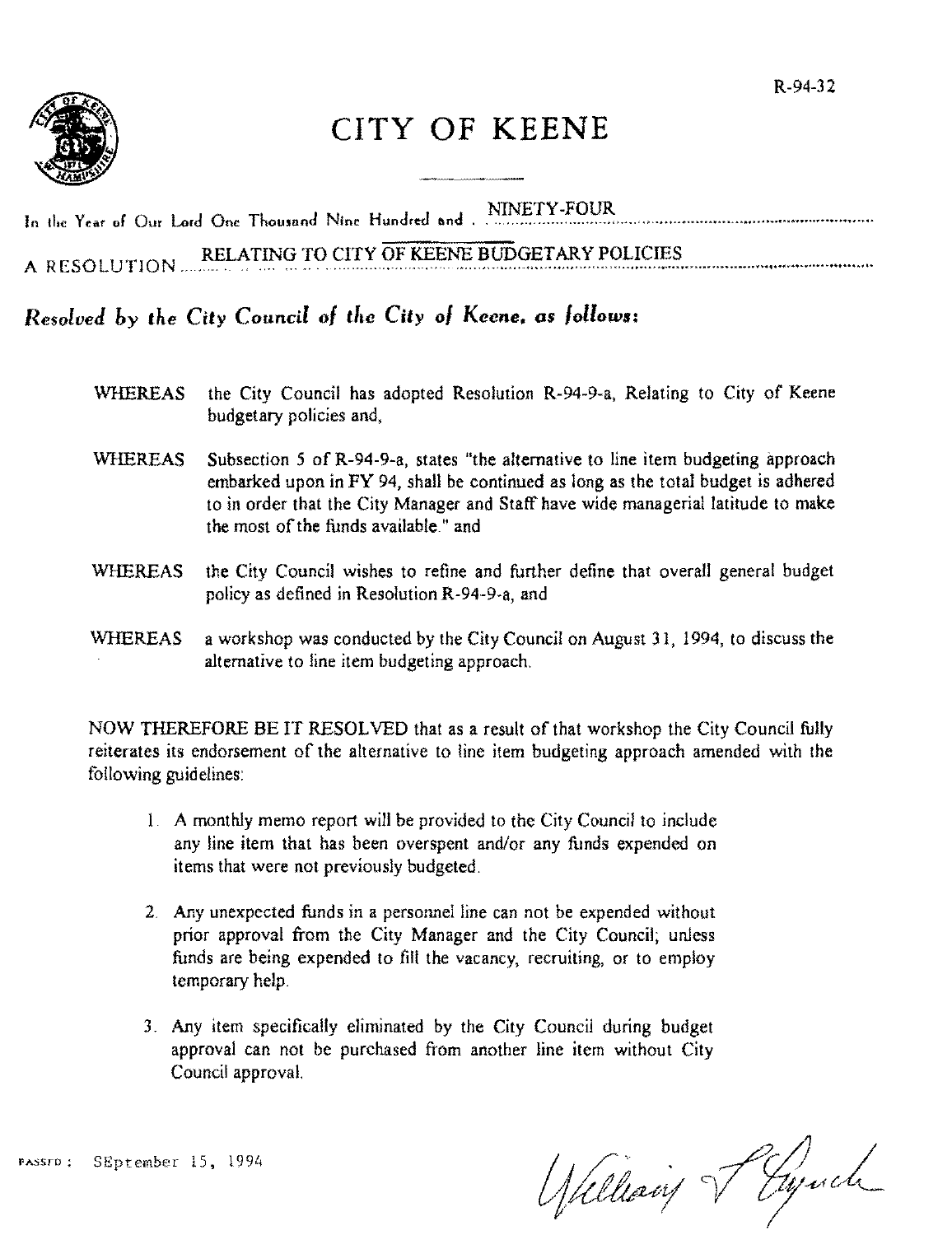

CITY OF KEENE  $R-94-9-A$ 

N" t-F In 11.. Yur or Our Lord On. Thou.and Nin. Hundred and ...... .l.R~ ... Y. ..•.. l?.!!r ....•......•.........•••....••.....•• -.................... .

- --)A R ESO LUTIO N ................ Jt~LA1:.I.N..~ ... 1:9 .. f.~.E ... QF. .. }.!'iE.N.L.!!)J.p..~l?.I ... P..QI-.!.~J.l?.?. ................................... .

*Resolved by the City Council* 0/ *the City* 0/ *Keene. as follows:* 

- WHEREAS: The Mayor and Council of the City of Keene have adopted<br>the general recommendation of the Mission Committee general recommendation of the Mission Committee report that a budgetary process be developed in which the Mayor and council focus on setting public policy guidelines in advance which are aimed at achieving certain results based upon a review of the economic climate of<br>the community, assessments, the Capital Improvement the community, assessments, the Capital Improvement Program, the ability of the citizens of Keene to pay, and anticipated revenues with a target set on the percentage increase or the amount to be raised for City services in accordance with a financial policy-setting/budget process (which is attached hereto as Exhibit A); and
- WHEREAS: That process calls for a public hearing to be held early in February on the proposed Capital Improvement Program and proposed annual operating budget policies; and
- WHEREAS: It is the intent of the City council by this resolution to begin to articulate future year budget policy as clearly and completely as possible;
- NOW THEREFORE BE IT RESOLVED by the council of the city of Keene that its budget policies for the next three years (FY95-96-97) are by Fund as follows:

PASSED

 $\overline{\phantom{a}}$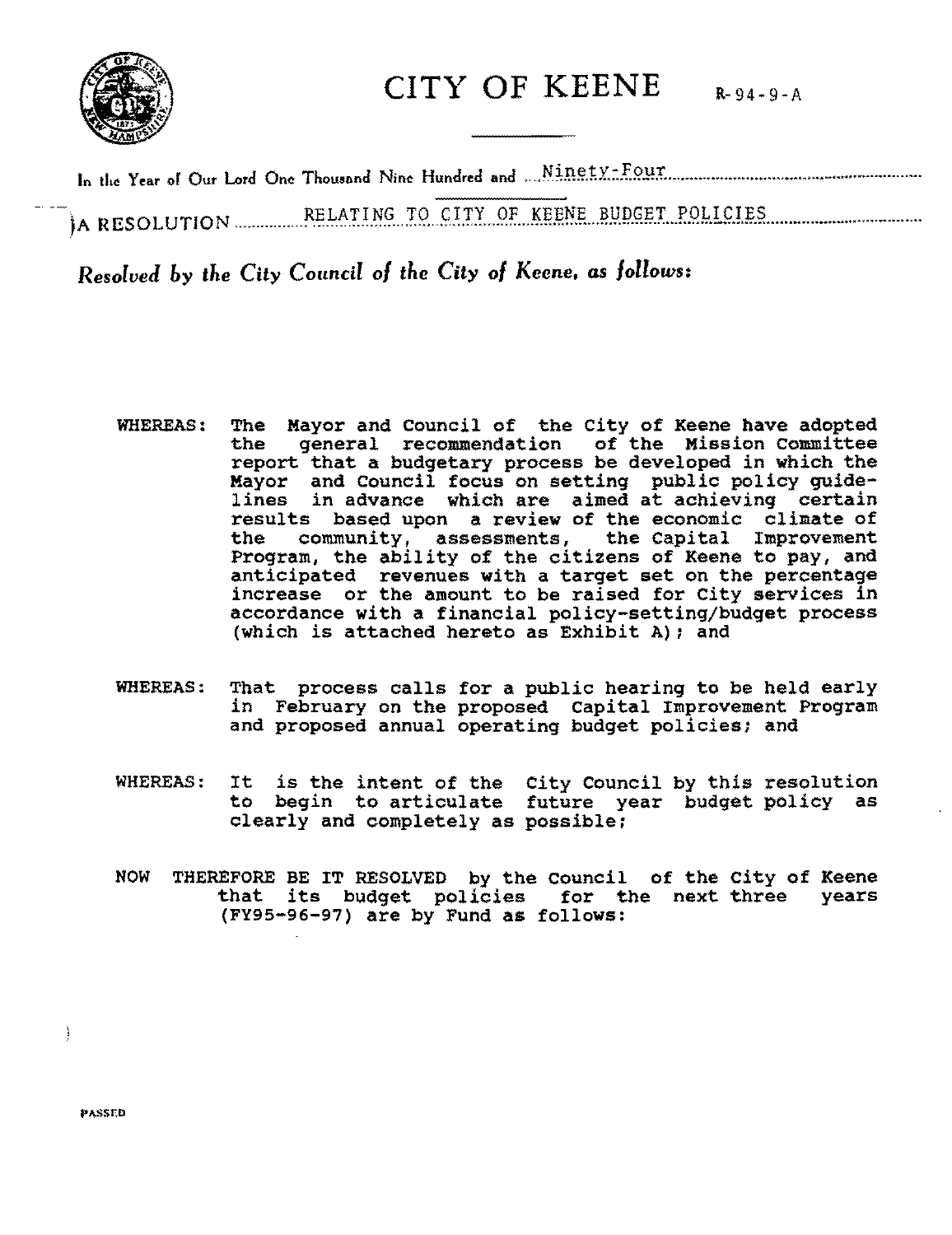RESOLUTION R-94-9-A - RELATING TO CITY OF KEENE BUDGET POLICIES Page Two

## GENERAL FUND:

 $\ddot{\phantom{a}}$ 

- 1) For the next three years the City will limit General Fund increases at close to the rate of inflation not to exceed 3-1/2 percent per year.
- 2) Property tax increases will be held to 5% per year.
- 3) Non-bonded capital spending and bonded debt service together will be held at approximately 15% of the General Fund Annual Operating Budget.
- 4) General Fund Unappropriated Fund Balance will be held at approximately 5% of the General Fund Annual Operating Budget.
- 5) Non-property tax revenues will continuously be reviewed for appropriate increases and new potential non-property tax revenue sources must continuously be sought.
- 6) The City will promote property tax base expansion in accordance with Mission Committee recommendations and the Economic Development Master Plan and overall Master Plan.

#### WATER FUND:

Ì

- 1) Revenue sufficient to cover the cost of the Water Fund should continue to be raised through adequate charges to the users of the system.
- 2) Water rates should be adjusted annually as appropriate to reduce or eliminate the type of rate shock required in the past two years.
- 3) Water Fund operational expenses should not increase by more than three percent per year for the next three years.
- 4) Water Fund rate increases should be held at approximately 5 per cent per year for the next three years in order to allow for necessary Water Fund capital projects.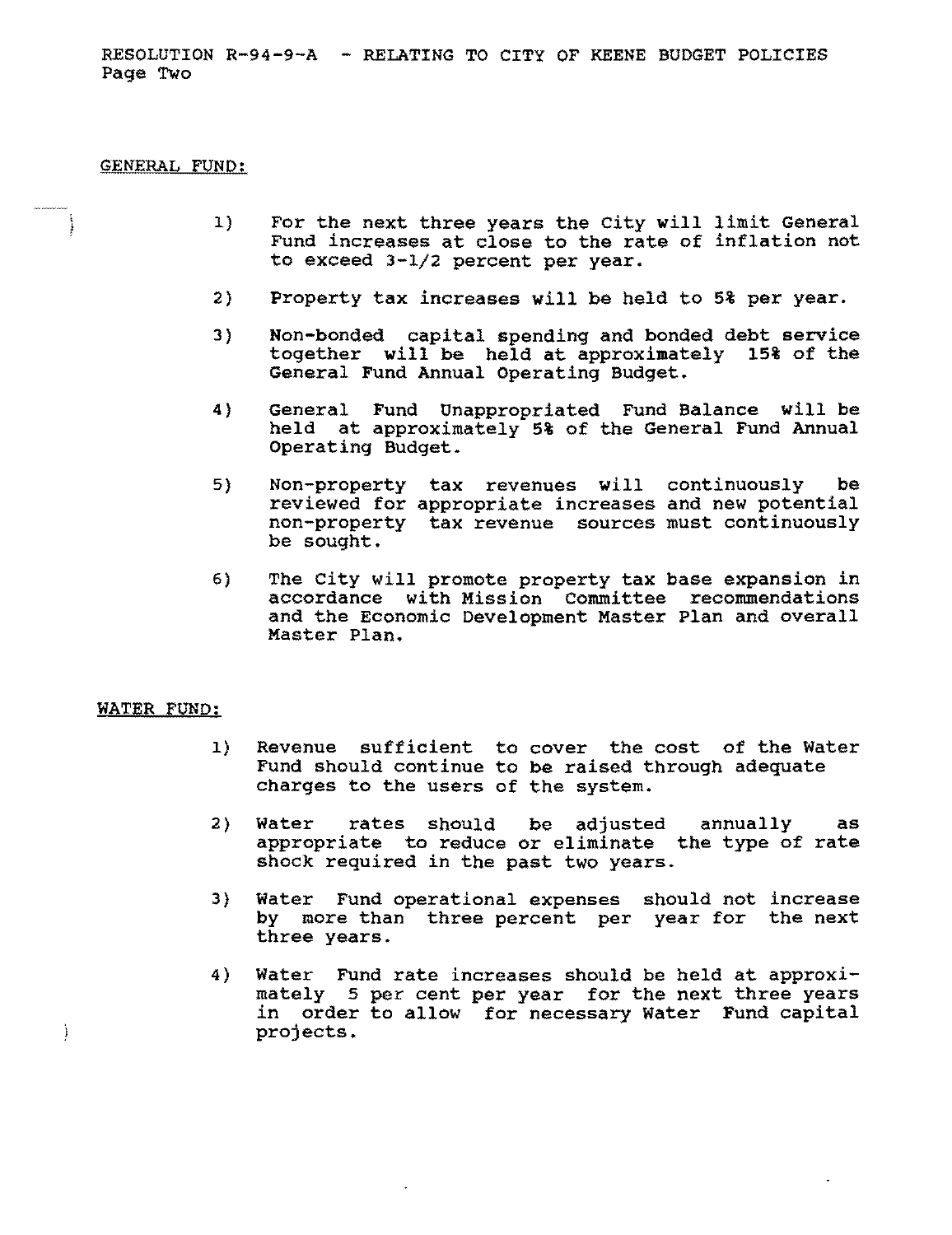RESOLUTION R-94-9-A - RELATING TO CITY OF KEENE BUDGET POLICIES Page Three

#### SEWER FUND

 $\mathbf{I}$ 

- 1) Revenue sufficient to cover the cost of the Sewer Fund should continue to be raised through adequate charges to the users of the system.
- 2) Sewer rates should be adjusted annually as appropriate to reduce or eliminate the type of rate shock required in the past two years.
- 3) Sewer Fund operational expenses should not increase by more than three percent per year for the next three years.
- 4) Sewer Fund rate increases approximately 5 percent for the next three years in order to allow for necessary Sewer Fund capital projects. should be held at

#### SOLID WASTE FUND:

- 1) Since the primary means of disposal for solid waste is currently undergoing a major transition with the impending closure of the landfill and a new recycling facility and transfer station, it is anticipated that dramatic increases in the revenue necessary to operate this fund will have to be implemented over the course of the next few years as well as dramatic changes in the way these new revenues are Obtained. Insofar as possible, it will continue to be the policy of the City through this transition to develop methods of user payment and rates that tie the amount the system is used by each user to the amount paid by that user.
- 2) Since maximizing recycling and minimizing waste transfer or other means of disposal is overall the least expensive and environmentally sound means of disposal, charges for recycling disposal will remain at zero or be nominal.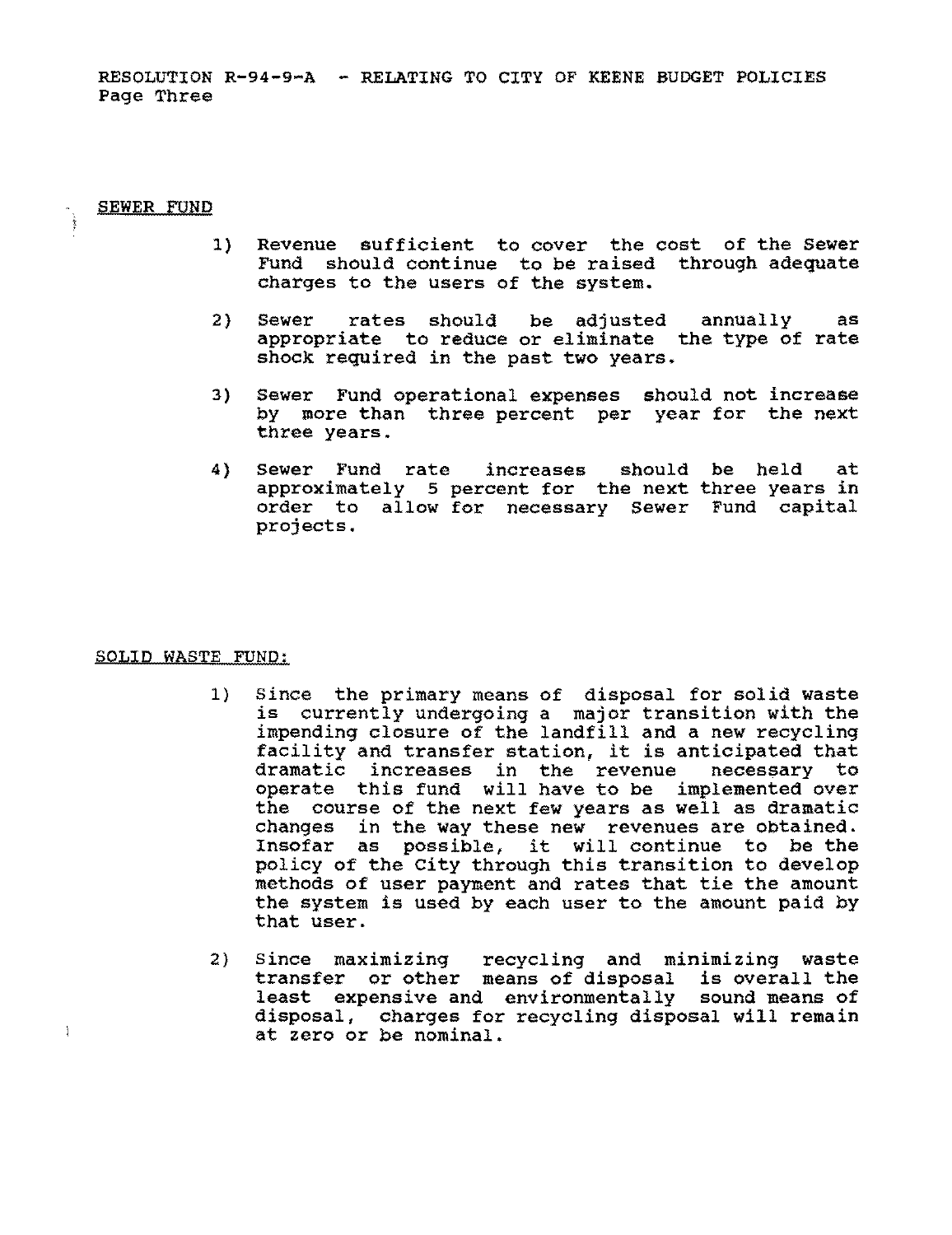RESOLUTION R-94-9-A - RELATING TO CITY OF KEENE BUDGET POLICIES Page Four

- 3) It is the intent of the city to implement a so-called "Bag & Tag" charge system on completion of the new recycling facility in approximately July of 1994 as the sole means of charging residential users of the system. At such time as the Keene landfill is actually closed and the transfer of waste via the new transfer facility is initiated, in addition to implementing the necessary increase in tipping fees at the transfer facility for the disposal of waste from commercial users, the City may elect to implement one or more of the following or such other measures as it may deem appropriate.
	- a) Impose a "solid waste disposal assessment" on all commercial property owners and/or users as a means to keep the commercial tipping fee at the transfer station competitive enough to keep waste from being transferred to other disposal sites by private haulers.
	- b) License private haulers in order to insure appropriate collection standards for recycling and waste disposal and as a means to insure that Keene's waste is disposed via Keene's solid waste disposal facility.
	- c) Subsidize to a certain degree the commercial tipping fee charge at the transfer station through the residential "Bag & Tag" charge.

# PARKING FUND:

Ĵ

 $\frac{1}{4}$ 

- 1) It will continue to be the policy of the city that the costs involved with Parking Fund purposes of providing public parking and ancillary facilities,<br>public parking regulations and public parking public parking regulations and public facility maintenance in the downtown area of the city where there is otherwise inadequate parking, will be funded by charges to the users of those facilities.
- 2) The city Council will define more clearly the purpose and limits of the Parking Fund.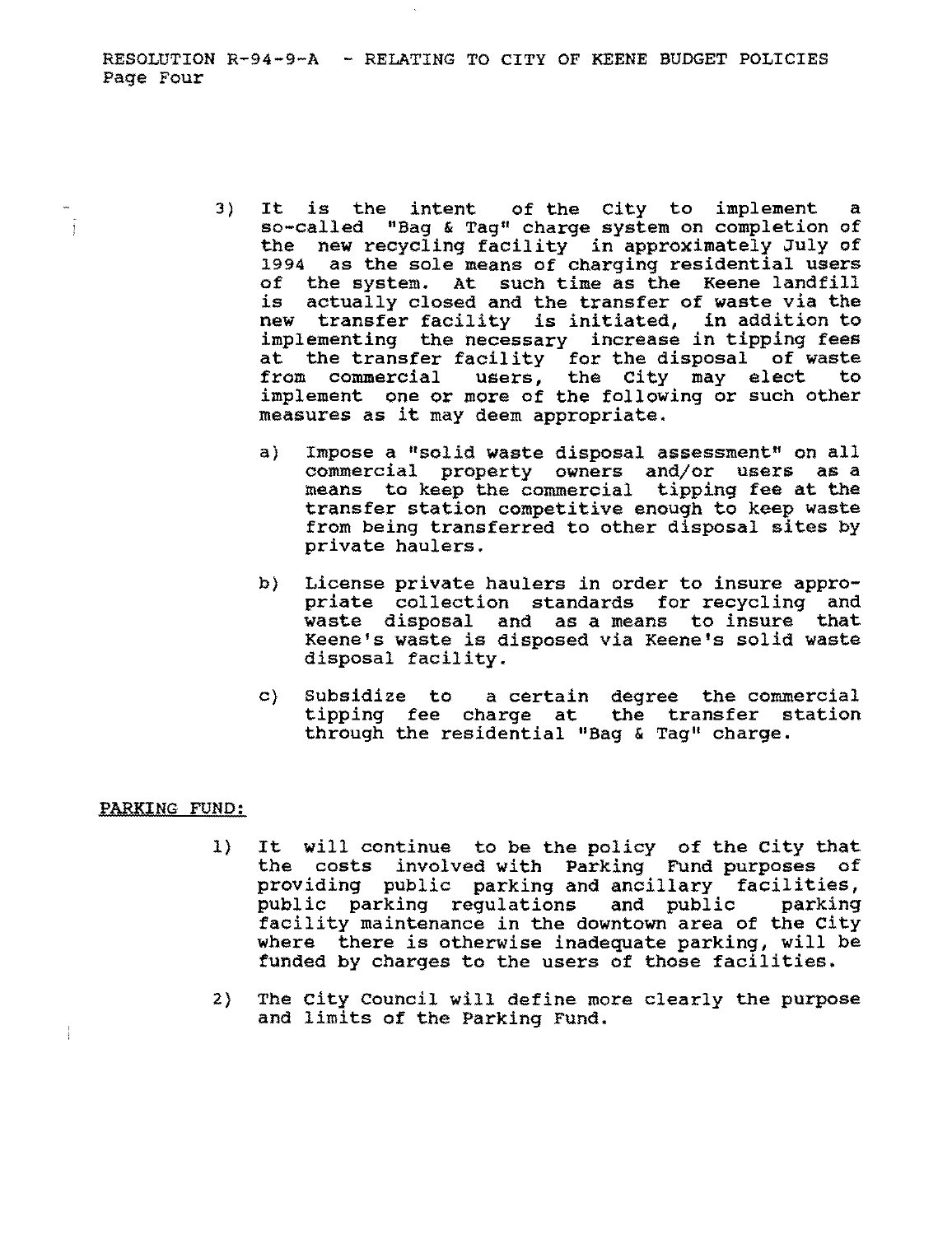RESOLUTION R-94-9-A - RELATING TO CITY OF KEENE BUDGET POLICIES Page Five

OVERALL GENERAL BUDGET POLICIES:

- 1) The City will continue to develop means for gauging its resources devoted to a particular function relative to other similarly situated communities.
- 2) The city will shift its budgetary emphasis from managing inputs (line items) to achieving desired results and how to measure those results.
- 3) The City will develop means wherever possible to demonstrate the competitiveness of each function with the private sector as well as the public sector. Accordingly, wherever feasible, city functions will regularly and aggressively be exposed to private competition, competition from other City departments or competition from other sectors of government.
- 4) Quality government requires quality people. Accordingly, the city will attempt to keep pay and benefit levels comparable with similar position in the public and private sectors.
- $I$  5) The alternative to line item budgeting approach embarked upon in FY94 shall be continued as long as the total budget is adhered to in order that the City Manager and staff have wide managerial latitude to make the most of the funds available.
	- 6) The City Manager will provide for a Human Resources position in the next budget.
	- 7) The City Manager is hereby directed to submit a budget in May of 1994 which accomplishes the above policy directives.

William F. Lynch, Mayor

Passed: February 17, 1994 A true copy;  $\text{atte } f$ : Tace City Clerk

Ĵ.